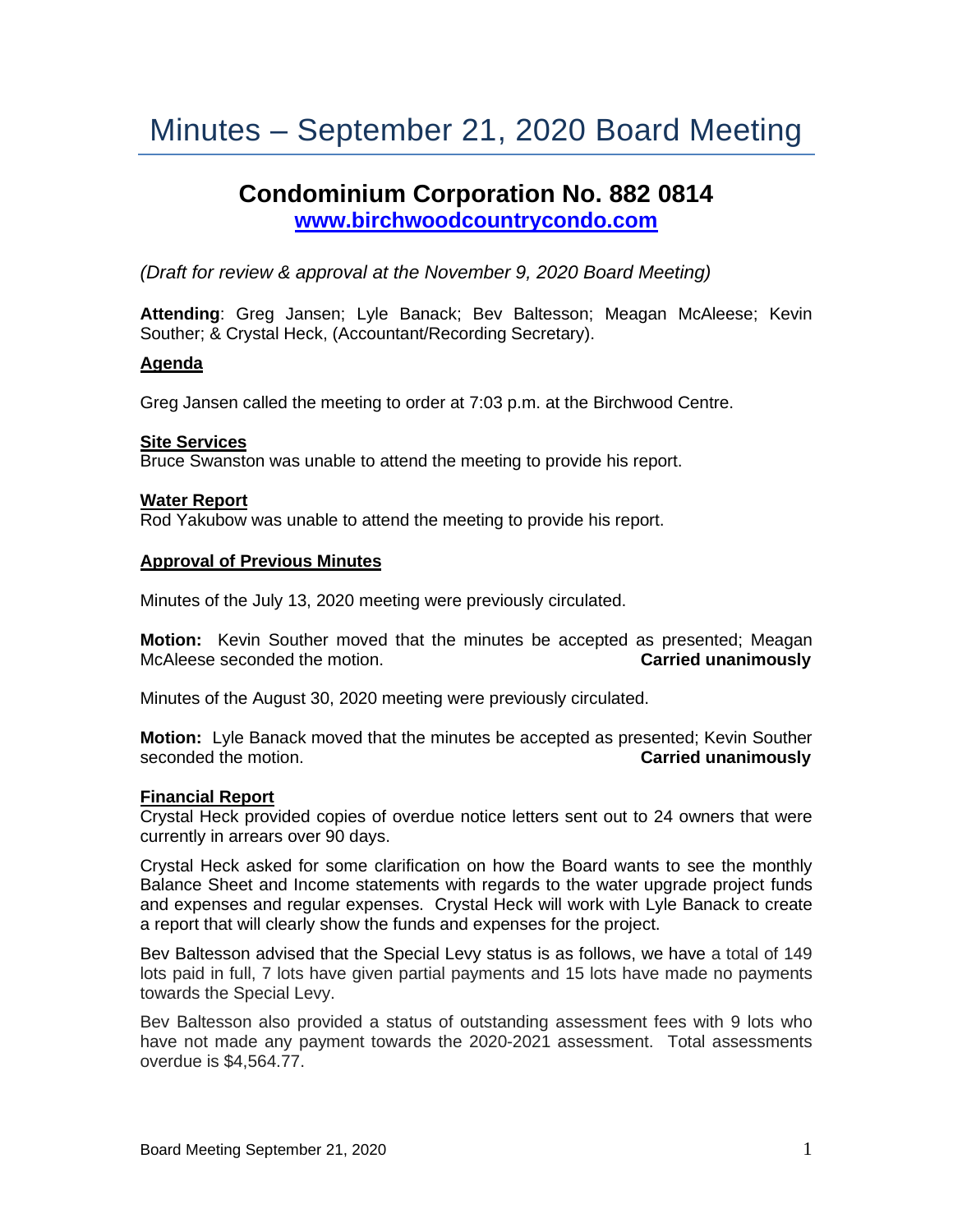Crystal Heck asked the Board on the treatment going forward on the delinquent accounts. The Board advised Crystal Heck to proceed with account overdue notifications, interest, surcharge billing and caveats, if necessary.

Crystal Heck has been advised by the Board to proceed with placing a caveat on a lot that is currently in arrears for \$2,100.00 for the Special Levy fee that was due May 1, 2020 as well as \$1,309.44 for assessment fees, late fees and interest, total amount owing is \$3,409.44. The owner has made no effort to pay or contact the corporation regarding their account.

## **Site Services**

Kevin Souther submitted a Development Application for Lot 7. Meagan McAleese cosigned the permit and Kevin will return the signed application to the owner.

Kevin Souther advised that he has been working with Bruce Swanston on the security cameras located in the area. Agreement was reached that Kevin will investigate and purchase 2 new cameras, batteries and cases, if needed. Bev Baltesson asked for more frequent checking of the cameras to ensure they remain working properly. Kevin advised that he would provide the Security Contractor with a schedule to ensure the cameras are checked adequately.

## **Brazeau County Liaison**

Lyle Banack plans on meeting with the County in the next couple of weeks to discuss community and lot signs, corner markers, street lights at 494 entrance and recycle dumpster.

Lyle Banack recently toured the community with a County representative to agree on locations of emergency signage and has received quotes on emergency signage for the community that he will present to Brazeau County.

## **Old Business**

## **Action items as per list**

- Community Lot signs and corner markers Lyle Banack to discuss further with the County.
- Electrical boxes No further boxes will be purchased at this time. Jerry Wells will finish installation, if required. On hold until spring 2021.
- CC Valve and Water Hydrant Locations Kevin Souther has provided pictures of the CC valve placement. Bev Baltesson will transfer the pictures on to the Corporation's laptop and memory sticks for future reference. Bev Baltesson will work with Kevin Souther and Rod Yakubow to arrange for any valves that still need to be recorded.
- Drainage by Lots 78-80 Completed September 2020
- Security Gate and codes it was decided that the codes would not be changed at this time. Completed September 2020.
- Recycle Dumpster Pending
- Lead Management Plan for Water Pending. Bev Baltesson will provide Megan McAleese with the documentation for this requirement. Kevin Souther and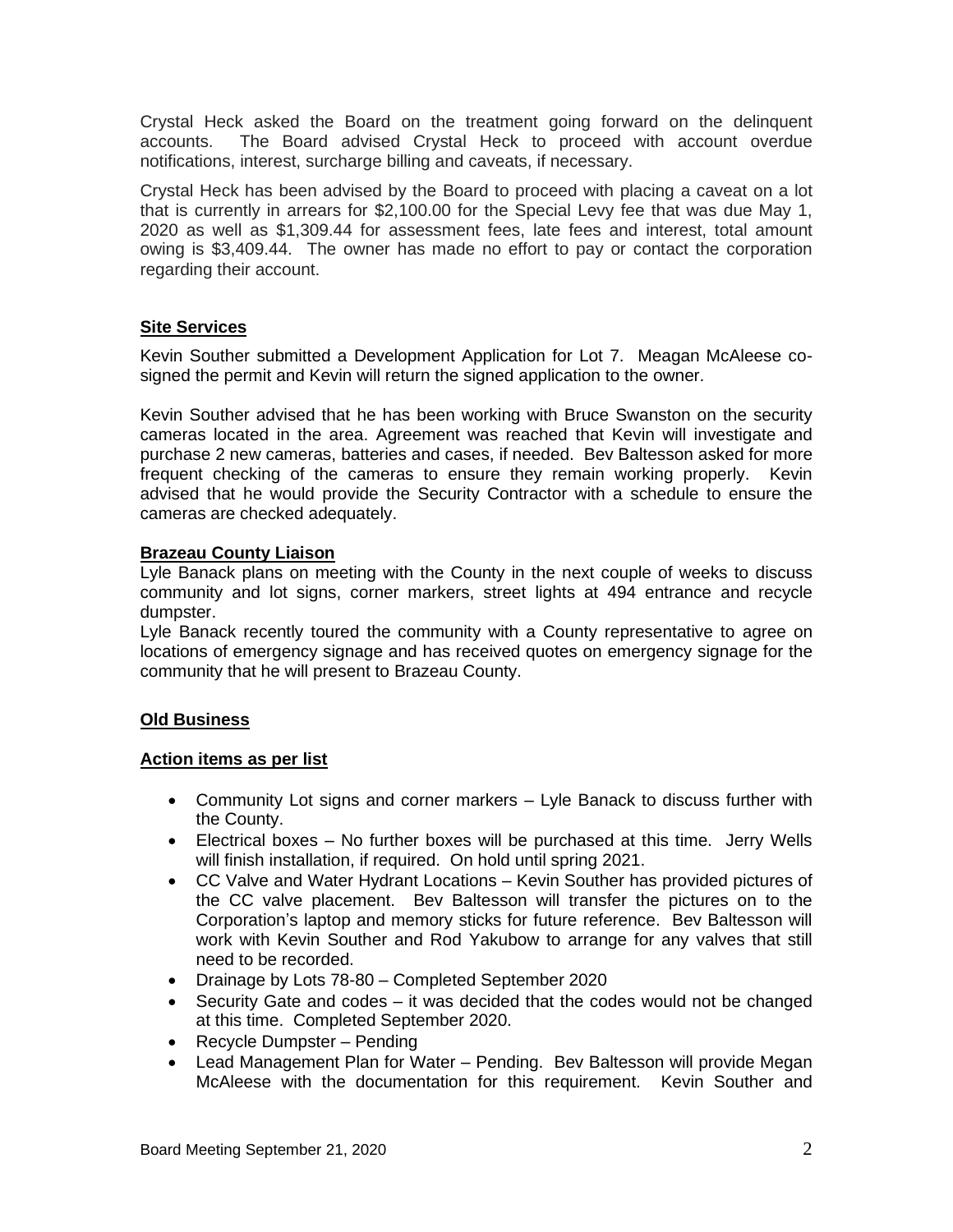Meagan McAleese will work with the water contractors and other community experts to provide the documentation and testing required.

• Temporary Electric Service Cable – Lyle Banack provided a quote in the amount of \$2,265.96 for 120m of electrical service. **Motion:** Lyle Banack moved that we purchase the electrical service cable to be used in emergency power disruptions. Bev Baltesson seconded the motion.

#### **Carried unanimously**

Lyle Banack will contact Jerry Wells to arrange for purchase of the cable. Kevin Souther will work with Jerry Wells and Bruce Swanston to determine the best location to store the cable.

- Water upgrade Kevin Souther will contact Frazer House to get an update of the response and status of the plumbing bids. New tanks have been delivered. It was discussed that Frazer House and John Budd should be invited to attend future Board meetings to provide any updates on status of the Project. Bev Baltesson advised that an email had previously been circulated to the Board members requesting a partial final payment be made to Core Construction as their portion of the work is near completion. Bev Baltesson wanted confirmation from the Water Upgrade Committee and Core Contracting that permits for building, electrical and plumbing are not required by the province. Agreement was made to make a partial payment to Core Construction. The Corporation will withhold \$5,000.00 to be paid to Core Construction upon completion of all work contracted. Bev Baltesson will provide Crystal Heck with payment details. Greg Jansen will contact the new owners in Lot 166 to discuss moving the CC valve.
- EPCOR billing Bev Baltesson will contact EPCOR and provide an update
- Owner Communication Bev Baltesson will arrange for volunteer assistance to complete this item.
- New culverts near Lot 15, 79, & 105 Completed September 2020
- Repair culvert near Lot 123 Completed September 2020.
- Lights at TWP road 494 entrance Lyle Banack will meet with Brazeau County.
- Franklin Pump Controllers & Capacitors Some parts have been however, Jerry Wells indicated that additional spare parts may be useful. Kevin Souther will work with Jerry Wells to identify and order additional spare parts, if necessary.
- Rules & Regulations Lyle Banack provided a draft version of new Rules & Regulations via email prior to the Board meeting. The Board discussed the draft version of the R&R's and provided input into revisions, additions and deletions, etc. Lyle Banack will provide a revised draft copy of the document to all Board members to approve and adopt via email and then they will be sent to owners.
- Revising Bylaws the current Board has decided not to make any revisions to the existing Bylaws. Completed September 2020
- Aspen Grove Wellhouse Flooding Kevin Souther and Rod Yakubow are working on a solution to this flooding in heavy rains. A drainage pipe may need to be installed.
- Bank signing authority and changes BMO has been notified of the changes in signing authority. Bev Baltesson will work with the bank, Crystal Heck and directors to complete the change.